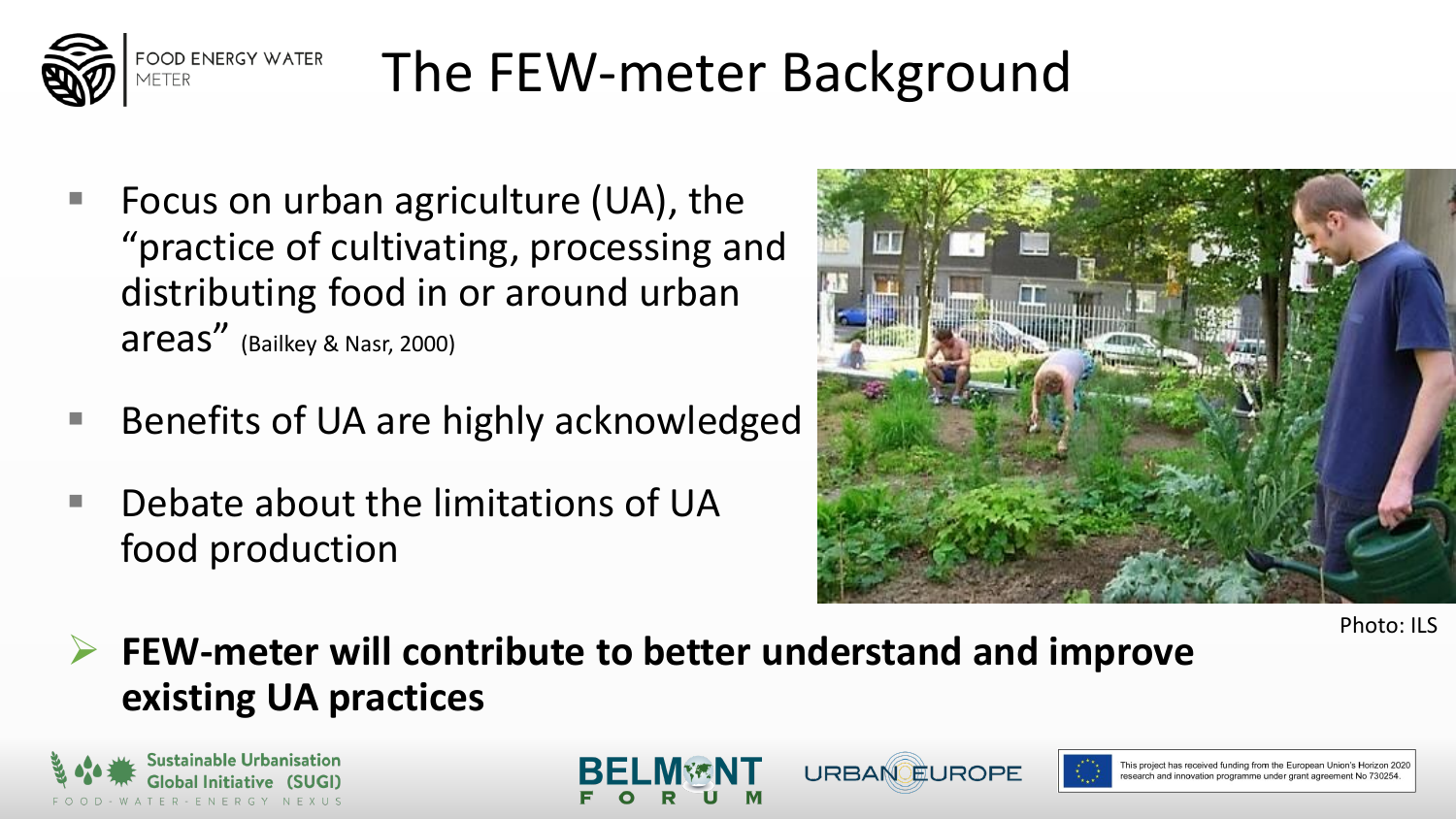

## The FEW-meter Consortium…

- …brings together an **interdisciplinary** and **transdisciplinary** team of scientists from social to natural sciences, municipalities, NGO´s and/or garden associations and SME from Europe and the US
- …follows a **multi-actors approach** to co-create together with farmers a data collection system and to collect data
- ... reflects the **multi-layered, multi-scalar nature** of urban gardening and urban farming



Photo: AVV







This project has received funding from the European Union's Horizon 2020